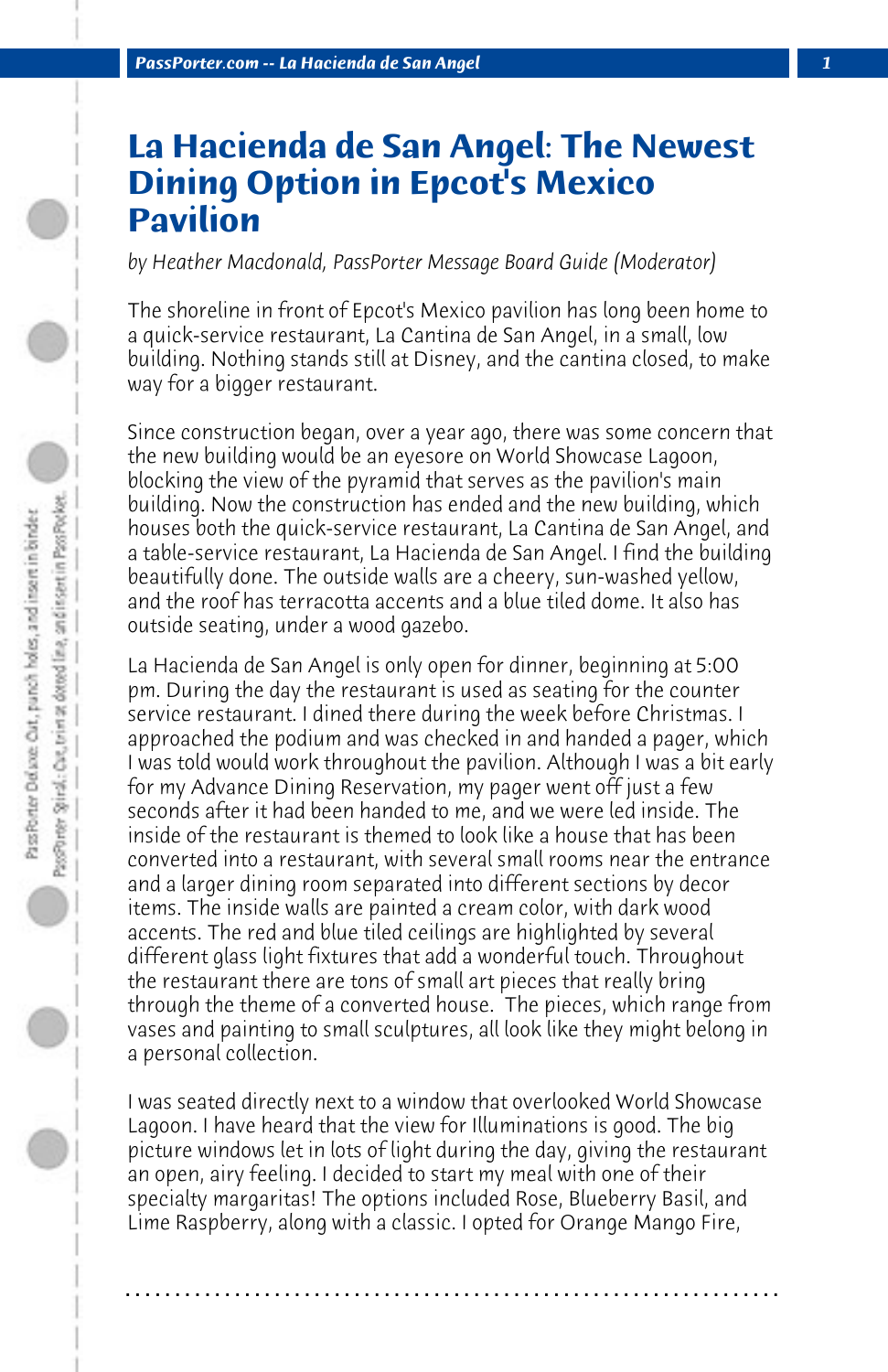which was tasty and included ginger liqueur and a chili powder-dusted rim. It had a nice kick and was a good way to relax into my meal.

Instead of bread service, La Hacienda offered tricolor chips and two types of salsa. The first was a green tomatillo salsa, which I found a bit too sweet for my liking. It's common to add sugar to any tomato-based sauce to cut the acidity, but I think they went a little overboard. The second was a traditional, deep red tomato and chili pepper salsa. This had a good kick, but again I thought it was missing something. I struck gold when I mixed the two together!

I wasn't super hungry when I arrived at La Hacienda. I was more interested in an appetizer than an entree, so my server brought me chiles toreados y chorizitos, sweet roasted peppers and mini chorizo sausages. I was underwhelmed. The peppers were roasted nicely, but needed more basic seasoning; I'm talking salt and pepper here, folks. The mini chorizo sausages lacked the spice and seasoning of authentic chorizo sausage. I'm used to chorizo having quite a good spice profile, and found these bland. The portion size, however, was huge. I probably didn't need to eat that many sausages in one sitting.

I held onto my menu, in case I wanted to add something else to my meal. It gave me time to peruse the rest of the offerings. First thing I noticed right off the bat is that the menu is tiny. There are only seven entree offerings and two of them are designed to be shared by two people. Those are mixed grills -- one offers meats and the other a selection of seafood. I really wish they would rethink this, as a solo traveler is not going to spend \$50 on an entree designed for two. The plates coming out of the kitchen looked like they could feed an entire family. The rest of the entrees include a flank steak, a roasted pork tenderloin, fried shrimp tacos, grilled tilapia, and a chili pepper-marinated chicken.

Service was attentive throughout the meal. My food appeared in a timely fashion and my water glass was kept full. My server did appear to be slightly overwhelmed by the demands of the large table next to me, but did a good job keeping up! He did try to entice me into ordering something else, but I was just too full, although I wanted to try the black bean soup. Perhaps I'll give it a shot on another trip.

Overall, the decor in the restaurant is lovely. I just wish a little more thought was put into the quality and quantity of food. While I will return to try the soup and the taco sampler appetizer, it won't be on the list for a repeat visit for a while. I'd like to give them time to work out the kinks in the kitchen. I imagine this restaurant will have the same kind of draw the outside tables at the Rose and Crown have, a view of IllumNations during your dinner.

**. . . . . . . . . . . . . . . . . . . . . . . . . . . . . . . . . . . . . . . . . . . . . . . . . . . . . . . . . . . . . . . . . .**